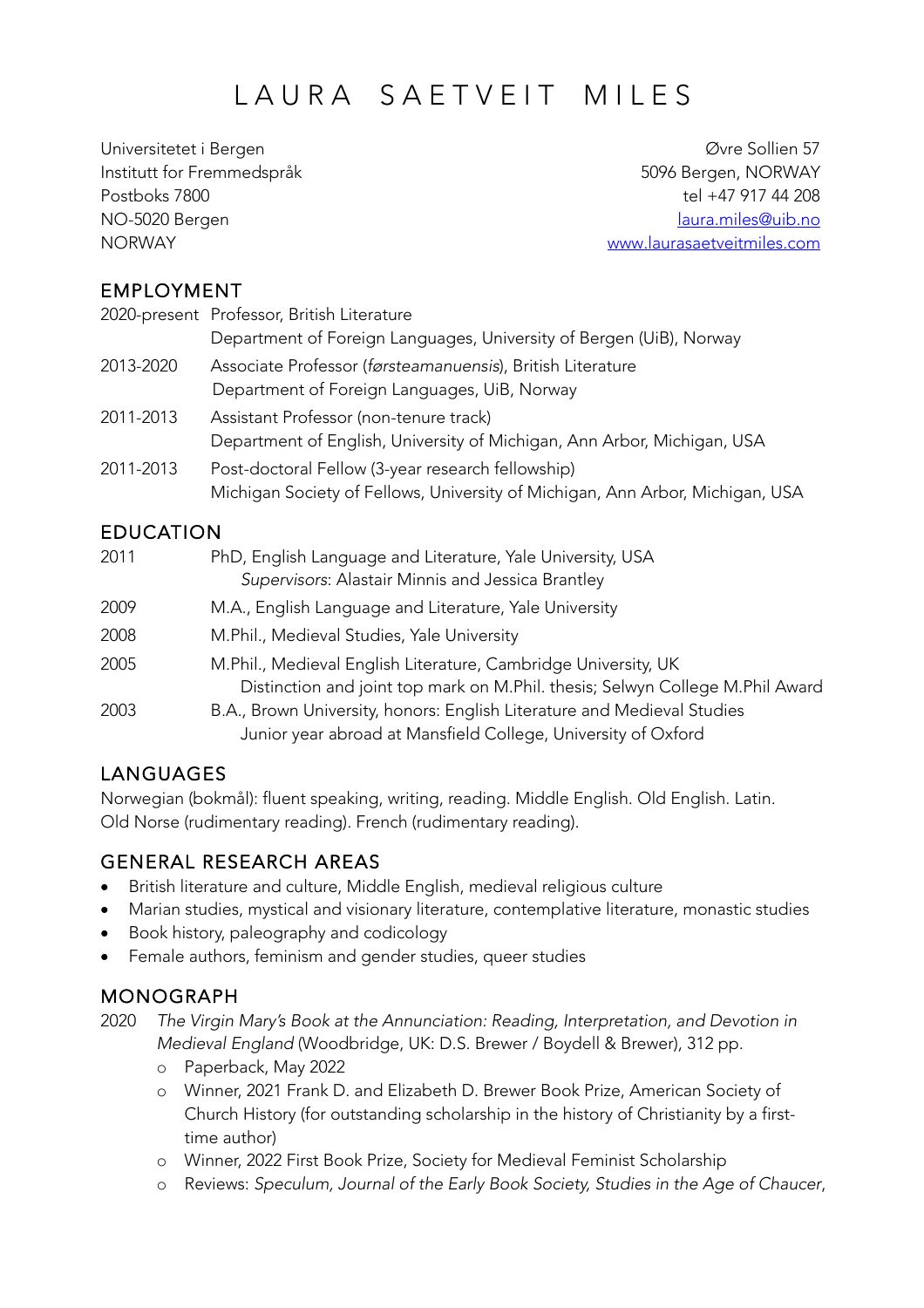*Medieval Feminist Forum, The Medieval Review, International Journal for the Study of the Christian Church, Revue d'Histoire Ecclésiastique, Archiv für das Studium der neueren Sprachen und Literaturen, CHOICE*

#### JOURNAL ARTICLES & VOLUME CHAPTERS (PEER-REVIEWED)

- 2021 "'Writing—to the Moment:' Narrative Immediacy, Mystical Theology, and the Sanctification of Time in Richard Methley's *Refectorium Salutis*," *Viator* 51 No. 2 (2021 for 2020): 297-333.
- 2021 "Beinecke MS 317 and its New Witness to the Latin Door Verses from London Charterhouse: A Story of Carthusian and Birgittine Literary Exchange" in *Manuscript Culture and Medieval Devotional Traditions: Essays in Honour of Michael G. Sargent*, ed. Jennifer N. Brown and Nicole R. Rice (York Medieval Press / Boydell & Brewer), pp. 3-24.
- 2021 "Introduction" (pp. vii-liii) and translation of "To Hugh Hermit" (pp. 149-155), in *The Works of Richard Methley*, trans. Barbara Newman. Cistercian Studies Series No. 286 (Liturgical Press).
- 2020 Co-authored with Diane Watt. "Introduction" to colloquium on Women's Literary Culture and the Medieval English Canon: Gender and Genre, *Studies in the Age of Chaucer* 42 (2020): 285-293.
- 2020 "Canon, Anon., a Nun: Queering the Canon with Medieval Devotional Prose." *Studies in the Age of Chaucer 42* (2020): 295-310.
- 2020 "The Living Book of Cambridge, Trinity College MS B.15.42: Compilation, Meditation, and Vision," in *Late Medieval Devotional Compilations in England*, ed. Marleen Cré, Diane Denissen, and Denis Renevey (Brepols), pp. 363-384.
- 2019 "Queer Touch Between Holy Women: Julian of Norwich, Margery Kempe, Birgitta of Sweden, and the Visitation" in *Touching, Devotional Practices and Visionary Experience in the Late Middle Ages*, ed. David Carrillo-Rangel, Delfi I. Nieto-Isabel, and Pablo Acosta-Garcia (Palgrave), pp. 203-235.
- 2018 "'Syon gostly': Crafting Aesthetic Imaginaries and Stylistics of Existence in Medieval Devotional Culture," in *Emerging Aesthetic Imaginaries*, ed. Lene Johannessen and Mark Ledbetter (Lexington Books), pp. 79-91.
- 2017 "An Unnoticed Borrowing from the Treatise *Of Three Workings In Man's Soul* in the Gospel Meditation *Meditaciones Domini Nostri*," *Journal of the Early Book Society* 20: 277-284.
- 2015 "Playing Editor: Inviting Students Behind the Text," *Early Modern Cultures Online* 6: 41- 47.
- 2014 "The Origins and Development of Mary's Book at the Annunciation," *Speculum* 89: 1-38. o Winner, 2014-2015 Prize for Best Article, Society of Medieval Feminist Scholarship
	- o Article of the Month, May 2015, Feminae: Medieval Women and Gender Index
- 2012 "St Bridget of Sweden" in *The History of British Women's Writing, Vol. 1: 700-1500*, ed. by Diane Watt and Liz Herbert McAvoy (Palgrave), pp. 207-215.
- 2011 "Looking in the Past for a Discourse of Motherhood: Birgitta of Sweden and Julia Kristeva," *Medieval Feminist Forum*, Volume 47.1: 52-76.
	- o Winner, 2011 Prize for Best Article by a Graduate Student, Society for Medieval Feminist Scholarship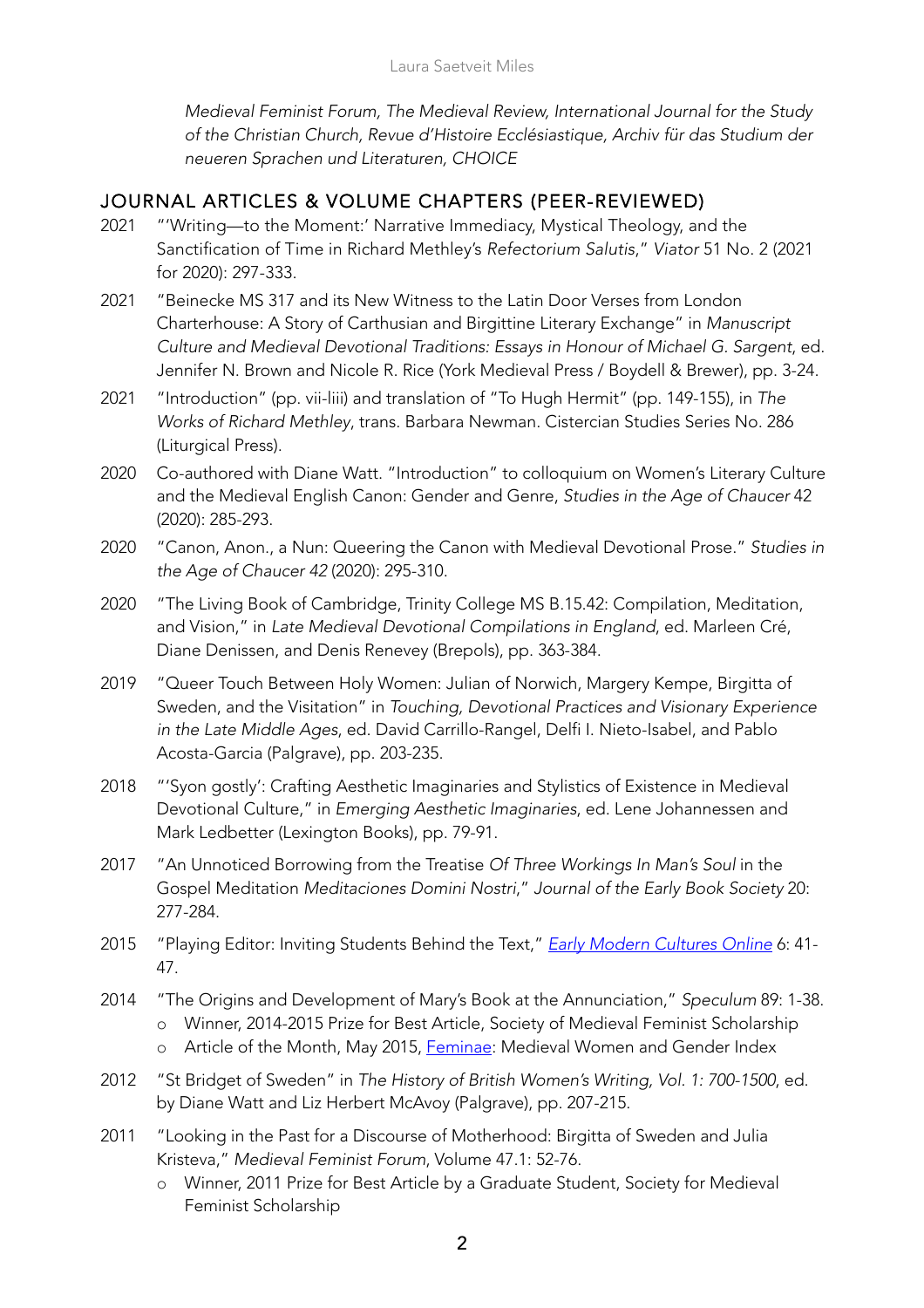- 2011 "Richard Methley and the Translation of Vernacular Religious Writing into Latin" in *After Arundel: Religious Writing in Fifteenth Century England*, ed. Vincent Gillespie and Kantik Ghosh (Turnhout: Brepols), pp. 449-466.
- 2010 "Scribes at Syon: The Communal Usage and Production of Legislative Texts at the English Birgittine House" in *Saint Birgitta, Syon and Vadstena. Papers from a Symposium in Stockholm 4-6 October 2007*, ed. by C. Gejrot, S. Risberg & M. Åkestam (Stockholm: Kungl. Vitterhets Historie och Antikvitets Akademien), pp. 71-88.
- 2008 "Space and Enclosure in Julian of Norwich's *A Revelation of Love*" in *A Companion to Julian of Norwich*, ed. by Liz Herbert McAvoy (Cambridge: Boydell and Brewer), 154-165.
- 2008 "Julian of Norwich and St. Bridget of Sweden: Creating Intimate Space with God" in *Rhetoric of the Anchorhold: Space, Place and Body within the Discourses of Enclosure*, ed. by Liz Herbert McAvoy (Cardiff: University of Wales Press), pp. 127-140.

#### EDITED WORK

2020 Co-edited with Diane Watt. Colloquium of 7 essays on "Women's Literary Culture and the Medieval English Canon: Gender and Genre," *Studies in the Age of Chaucer* 42 (2020): 283-376.

#### PUBLICATIONS IN PROGRESS

- 1. Co-authored with Samantha Katz Seal, "Gender/Queer" in *Routledge Companion to Medieval English Literature in a Trans-European Context: 1100-1500*, ed. Raluca Radulescu and Sif Rikhardsdottir (Routledge)
- 2. "Syon Abbey and the Birgittines" in *Women and Medieval Literary Culture from the Early Middle Ages to the Fifteenth Century*, ed. Corinne Saunders and Diane Watt (Cambridge University Press)
- 3. Piece on Julian of Norwich for a festschrift volume (Brepols)
- 4. Monograph on St. Birgitta of Sweden in medieval England

#### MAJOR GRANTS

- 2019-2025 8 000 000 NOK (~\$915,000): Principal Investigator: Norwegian Research Council, Young Research Talents Grant, "ReVISION: Re-assessing St. Birgitta and her *Revelations* in Medieval England: Circulation and Influence, 1380-1530."
- 2018-2021 750 000 NOK: HUMEVAL Grant from the Norwegian Research Council for the Literature and Religion Research Group (co-leader with Prof. Erik Tonning)
- 2016-2017 100 000 NOK: Project leader, International Network (5 members): "Assessing Paths to Power: Continental Visionary Women in Medieval England", a partnerships grant from SPIRE: Strategic Programme for International Research and Education, UiB

#### FELLOWSHIPS - HONORS - AWARDS

- 2022 Society for Medieval Feminist Scholarship First Book Award
- 2021 Frank D. and Elizabeth D. Brewer Book Prize, American Society of Church History,
- for outstanding scholarship in the history of Christianity by a first-time author
- 2021 Bodleian Library Sassoon Visiting Fellowship in the Special Collections (stipendiary), University of Oxford (October)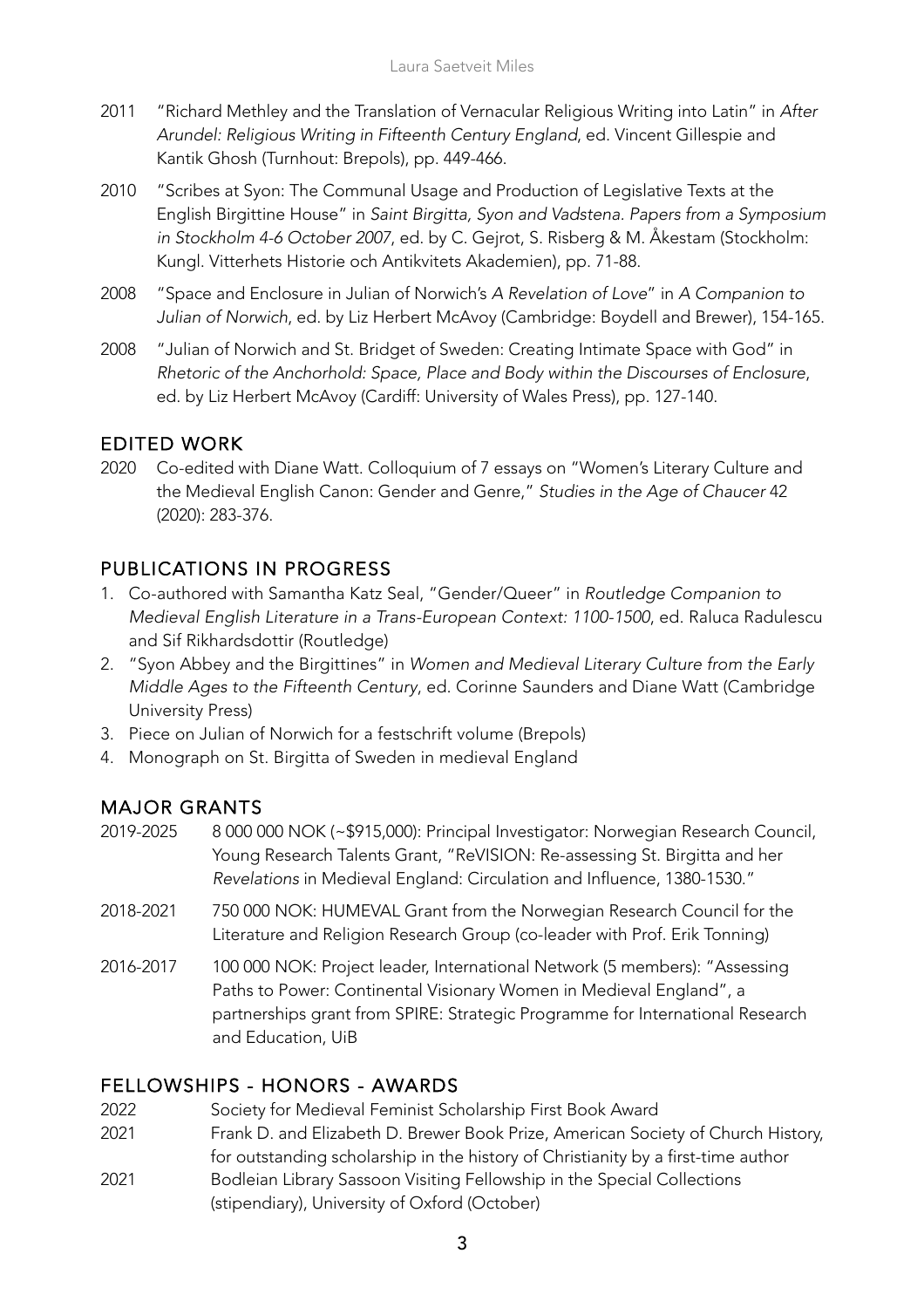| 2021<br>2020              | Jesus College Short-Term Visiting Fellowship, University of Oxford (Michaelmas)<br>Meltzer Research Fund Award for Outstanding Younger Researchers (awarded<br>annually to 2 UiB researchers under 40), 150 000 kr $(\sim $17,600)$                   |
|---------------------------|-------------------------------------------------------------------------------------------------------------------------------------------------------------------------------------------------------------------------------------------------------|
| 2015-19                   | Elected member, founding class, Norsk Akademiet for Yngre Forskere<br>(Norwegian Academy for Younger Researchers):<br>http://akademietforyngreforskere.no                                                                                             |
| 2014-2015<br>2015<br>2010 | Prize for Best Article (biennial), Society of Medieval Feminist Scholarship<br>Article of the Month, May 2015, Feminae: Medieval Women and Gender Index<br>Prize for Best Article by a Graduate Student, Society for Medieval Feminist<br>Scholarship |
| 2010-2011                 | Whiting Dissertation Fellowship, Yale University, USA (1 year full funding)                                                                                                                                                                           |
| 2010-2011                 | Graduate Affiliate Fellow, Whitney Humanities Center, Yale University, USA                                                                                                                                                                            |
| 2009                      | Summer Dissertation Fellowship, Beinecke Rare Book & Manuscript Library, Yale                                                                                                                                                                         |
| 2007                      | Elizabethan Club Essay Prize: Best Graduate Student Essay on an Early Modern<br>Topic                                                                                                                                                                 |
| 2006                      | Summer Traveling Grant: Paul Mellon Centre for Studies in British Art & Yale<br>Center for British Art (awarded for one month at the British Library, London)                                                                                         |
| 2005                      | Members' English Fund M. Phil Dissertation Award, English Faculty, University of<br>Cambridge (awarded to that year's top M.Phil dissertation in English Literature)                                                                                  |
| 2005                      | Selwyn College M. Phil Award (awarded to the highest M. Phil mark in the<br>college)                                                                                                                                                                  |
| 2004-05                   | Graduate Scholar: Selwyn College, University of Cambridge                                                                                                                                                                                             |
| 2004-05                   | Craig-Cambridge Fellow, University of Cambridge, Selwyn College (1 year full<br>funding)                                                                                                                                                              |

#### MAJOR INTERNATIONAL COLLABORATIONS

- 2015-2017 Core Partner (based on invitation), International Network: "Women's Literary Culture and the Medieval Canon." Funded by the Leverhulme Trust. Network Lead, Professor Diane Watt, University of Surrey. Website: https://www.surrey.ac.uk/medievalwomen/index.htm
- 2016-2017 Managing Committee Member, Norway: COST Action IS1301: "New Communities of Interpretation: Contexts, Strategies and Processes of Religious Transformation in Late Medieval and Early Modern Europe". Website: http://costaction-is1301.webhosting.rug.nl
- 2016- Member, NEWW Network: New Approaches to European Women's Writing Website: http://resources.huygens.knaw.nl/womenwriters#c

#### ORGANISATION OF SCIENTIFIC MEETINGS

- 2019 Co-organizer, "Decolonizing Our Research and Teaching: A Collaborative Seminar," Literature and Religion Research Group, UiB, with Høgskulen i Volda Literature Research Group; 25 participants (Oct)
- 2019 Co-organizer, "Visions and Visuality in Medieval Culture," Literature and Religion Research Group, UiB; 20 participants (April)
- 2017 Co-organizer and Local Host, "Women's Literary Culture and the Medieval Canon Conference", UiB; 65 international participants (June)
- 2015 Co-organiser, "New Directions in Literature and Religion Workshop", Literature and Religion Research Group, UiB; 40 participants (Sept)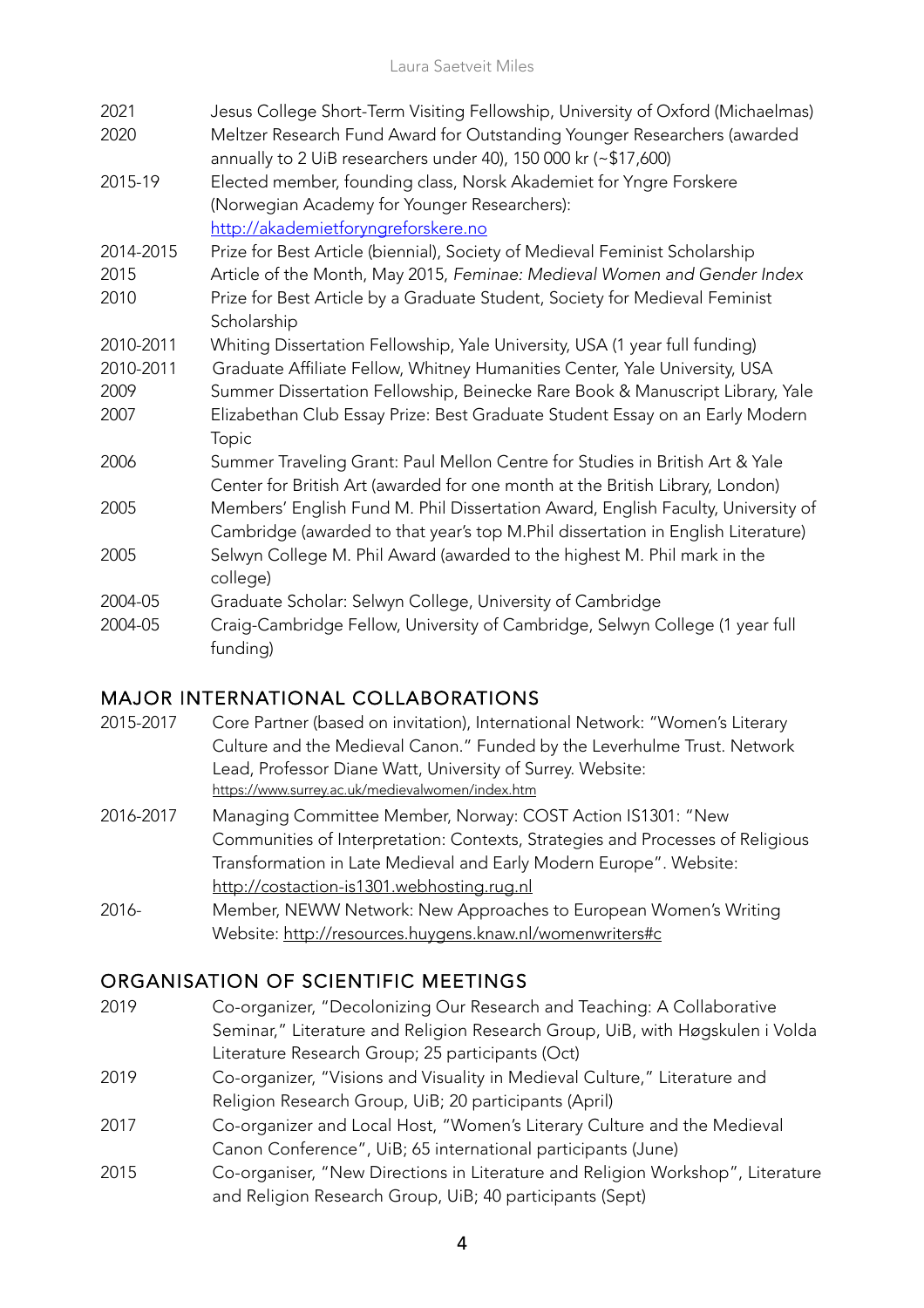2012 Co-organizer, "University of Michigan Medieval Seminar", USA; 25 participants

#### COMMISSIONS OF TRUST

| $2021 -$               | Editorial Board Member, University of Wales Press book series: Religion and                                                     |
|------------------------|---------------------------------------------------------------------------------------------------------------------------------|
|                        | Culture in the Middle Ages                                                                                                      |
| 2020-                  | Book Review Editor, Journal of Medieval Religious Cultures                                                                      |
| 2017-2021              | Editorial Board Member, Speculum: The Journal of the Medieval Academy of<br>America                                             |
| 2016                   | Expert external opponent for PhD pre-viva-voce: English literature, Department<br>of Foreign Languages, Umeå University, Sweden |
|                        | Peer reviewer for monographs/essay volumes:                                                                                     |
|                        | Boydell & Brewer, University of Toronto Press/PIMS, Palgrave, Cambridge UP                                                      |
|                        | Peer reviewer for journal articles:                                                                                             |
|                        | Journal of Medieval Religious Cultures, Medieval Feminist Forum, Speculum:                                                      |
|                        | The Journal of the Medieval Academy of America, Journal of Illustration                                                         |
|                        | Studies (UK), PMLA: Proceedings of the Modern Language Association,                                                             |
|                        | Florilegium                                                                                                                     |
| <b>Grant Reviewer:</b> | Netherlands Organization for Scientific Research                                                                                |
|                        | Social Sciences and Humanities Research Council of Canada                                                                       |

#### BOOK REVIEWS

- 2021 Brandon Alakas, ed., with Stephanie Morley, *Richard Whitford's* Dyuers Holy Instrucyons and Teachynges Very Necessary for the Helth of Mannes Soule. In *Journal of British Studies*, forthcoming.
- 2021 Unn Falkeid, *Den hellige Birgitta. Enken som utfordret Europa*. In *Klassekampen*, 25 September (in Norwegian).
- 2021 Irina Dumitrescu, *The Experience of Education in Anglo-Saxon Literature*. In *Archiv für das Studium der neueren Sprachen und Literaturen* 258/1: 215-217.
- 2020 Susan Powell, *The Brigittines of Syon Abbey: Preaching and Print*. In *The Medieval Review*, 20 August.
- 2019 Liz Herbert McAvoy, ed. and trans., *A Revelation of Purgatory*. In *Speculum* 94/3: 862-4.
- 2019 Cynthia Richards and Mary Ann O'Donnell, eds., *Approaches to Teaching Behn's Oroonoko*. In *Medieval Feminist Forum* 54/2: 157-9.
- 2016 Birgitta of Sweden, *The Revelations of St. Birgitta of Sweden*, vol. 4, trans. Denis Searby, introduced by Bridget Morris. In *Archives: The Journal of the British Record Association*, vol 2: 90-91.
- 2016 Virginia Blanton, Veronica O'Mara, and Patricia Stoop, eds., *Nuns' Literacies in Medieval Europe: The Kansas City Dialogue*. In *Journal of the Early Book Society* 19: 267-270.
- 2016 Hans Jørgensen, Henning Laugerud, and Laura Katrine Skinnebach, eds., *The Saturated Sensorium: Principles of Perception and Mediation in the Middle Ages*; with Henning Laugerud, Salvador Ryan, and Laura Katrine Skinnebach, eds. *The Materiality of Devotion in Late Medieval Northern Europe: Images, Objects, Practices*. In *Kunst og Kultur* 3: 187-89.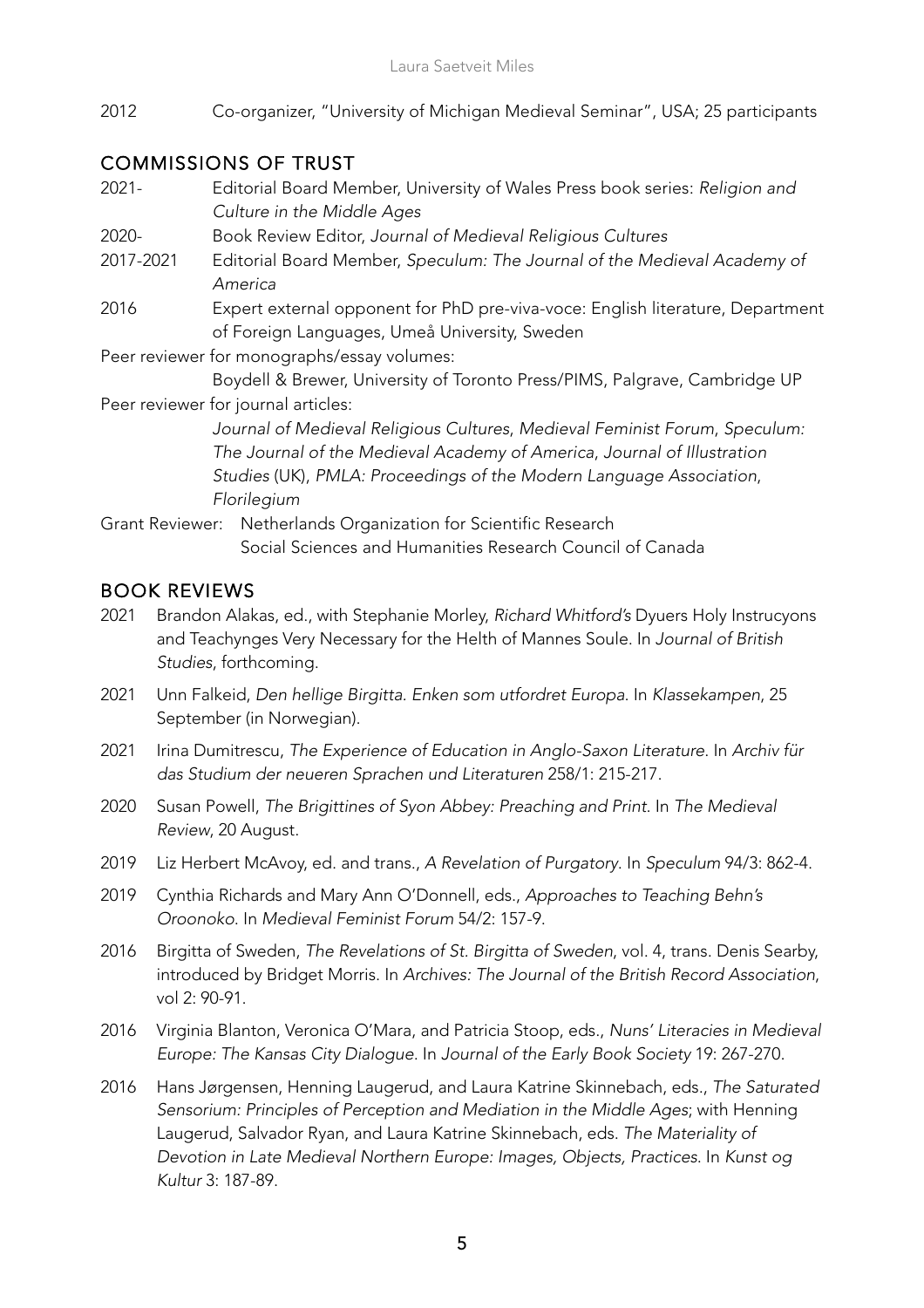- 2016 Ralph Hanna, *Introducing English Medieval Book History: Manuscripts, their Producers and their Readers*. In *Archiv für das Studium der neueren Sprachen und Literaturen* 253/1: 212-214.
- 2015 Wolfgang Riehle, *The Secret Within: Hermits, Recluses and Spiritual Outsiders in Medieval England*. In *Studies in the Age of Chaucer* 37: 314-315.
- 2014 Jennifer Bryan, *Looking Inward: Devotional Reading and the Private Self in Late Medieval England*. In *Speculum* 89/3: 750-752.
- 2013 Helen Cooper, *Shakespeare and the Medieval World*. In Anglia 131.1: 173-176.
- 2010 Elisabeth Dutton, *Julian of Norwich: The Influence of Late-Medieval Devotional Compilations*. In *Journal of Medieval Religious Cultures* 36: 251-254.
- 2007 Marleen Cré, *Vernacular Mysticism in the Charterhouse: A Study of London, British Library MS Additional 37790*. In *Mystics Quarterly* 33: 53-55.
- 2006 Dee Dyas, Valerie Edden and Roger Ellis, eds., *Approaching Medieval English Anchoritic and Mystical Texts*. In *Mystics Quarterly* 32: 68-71.

#### INVITED TALKS & PLENARY LECTURES

#### *Outside of Norway*

- 2021 "St. Birgitta of Sweden: late-medieval England's most popular saint?" Women, Legends, Texts Lecture Series, Jesus College Chapel, University of Oxford (30 Nov)
- 2021 "'Writing—to the Moment' in Richard Methley's Mystical Diary *Refectorium Salutis* (1487)," University of St. Andrews, UK, Institute for Medieval Studies (16 Nov)
- 2021 "Narrative Time and Mystical Theology in Late Fifteenth-Century England," University of Edinburgh, Scottish Network for Religion and Literature (15 Nov)
- 2021 "Richard Methley's "new Manner of Writing—to the Moment:" Narrative Time and Mystical Theology in Late Fifteenth-Century England," University of Oxford, Medieval English Graduate Seminar (20 Oct)
- 2021 "What Every Medievalist Should Know About The Virgin Mary," University of Bristol, UK, Center for Medieval Studies, Research Seminar Series (7 October)
- 2021 "Was Birgitta of Sweden the Most Influential Female Author of Late-medieval England? A Detective Story," Keynote Address, Birgittine Circles International Symposium, Stockholm [virtual] (19-20 Aug)
- 2021 "Comparing Mystics Across Time and Gender: Julian of Norwich and Philip K. Dick." Gender in Global Medieval Mysticism Speaker Series, hosted by Ashoka University, New Delhi [virtual] (17 March)
- 2020 "St. Birgitta of Sweden in Middle English Devotional Compilations." London Old and Middle English Research Seminar, School of Advanced Study, London [virtual] (9 Dec)
- 2016 "Formation: The Ethics of Devotional Reading and the Visionary Canon at Syon and its Contemporaries." Gender and Genre Workshop, Leverhulme International Network on Women's Literary Culture and the Medieval Canon, Boston University, USA (25-28 July)
- 2016 "Mary as Hermeneutic Key." Middle English Graduate Seminar, University of Cambridge, UK (18 Feb)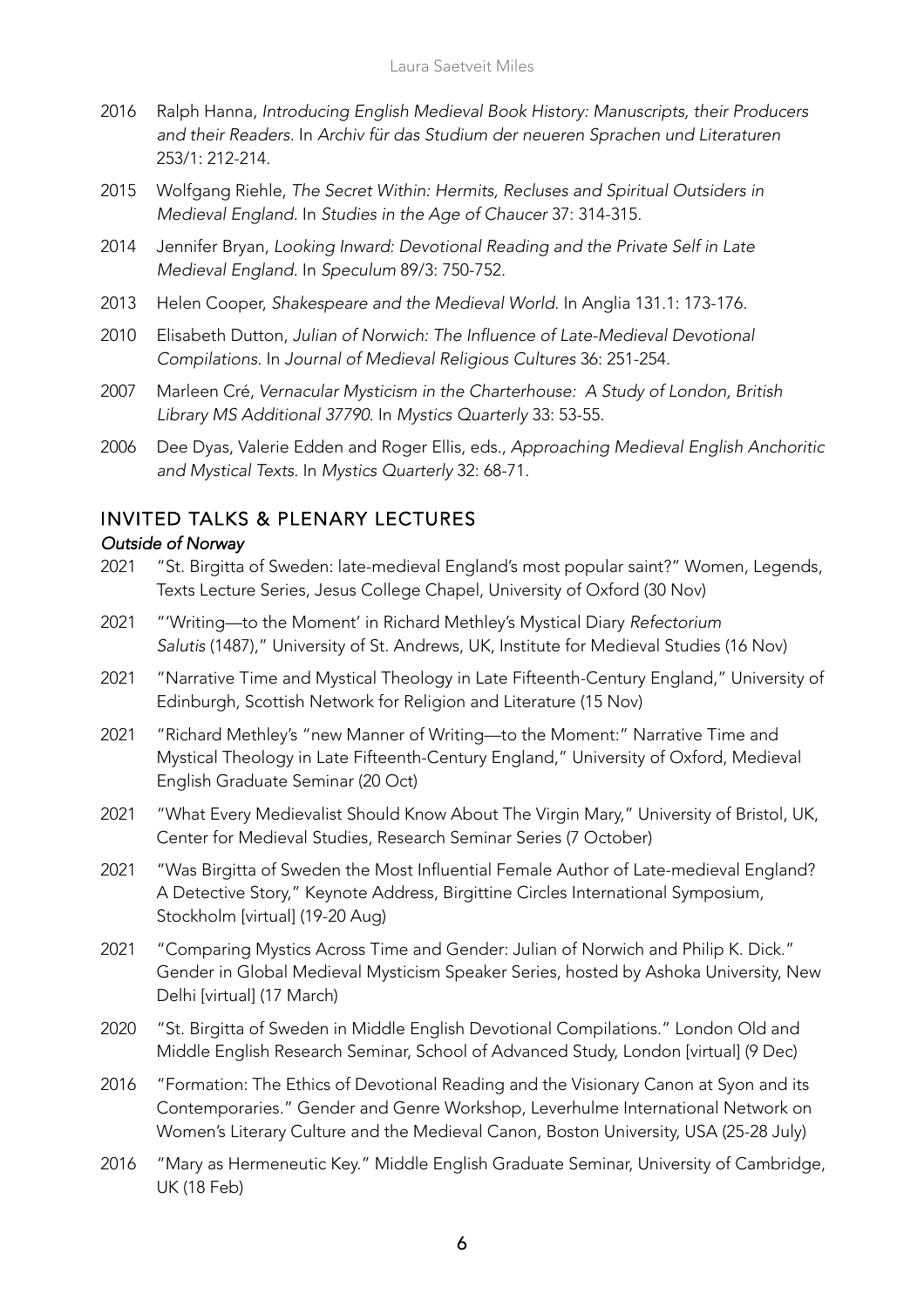- 2015 "What Nuns Read… And Didn't Read." Symposium, International Leverhulme Network on Women's Literary Culture & The Medieval Canon, Chawton, UK (20-24 July)
- 2015 "Christine de Pizan and Julian of Norwich in Conversation." Medieval English Seminar, University of Oxford, UK (5 May)
- 2014 "Playing Editor: Inviting Students Behind the Text." The Bergen Shakespeare Network Symposium: Presenting the Plays: Editing, Scholarship and Performance, Florence, Italy (23-27 Oct)
- 2012 "The Origins and Development of Mary's Reading at the Annunciation." University of Michigan Pre-modern Colloquium (9 December)
- 2010 "Manuscripts at the Beinecke." Guest lecture, discussion, and presentation of manuscripts for Hartford, Trinity College class HIS 366, "The History of the Book," Prof. Jonathan Elukin; Beinecke Library, Yale University (10 April)
- 2009 "Searching for a Discourse of Motherhood: Bridget of Sweden and Julia Kristeva." The Round Table, a University of Connecticut - Yale University Whitney Humanities Center Working Group (7 November)
- 2009 "Conceiving the Word: Medieval Visionary Women and Kristeva's 'Autoerotic Circle of Pregnancy.'" Women's, Gender, and Sexuality Studies Program Graduate Colloquium, Yale University (24 October)

#### *In Norway*

- 2022 «Sankta Birgitta av Sverige i middelalderens England», Middelalderforum foredrag, Middelalderklyngen, UiB (21 March)
- 2019 "Visions of the Annunciation in Books of Hours," Visions and Visuality in Medieval Culture Seminar, UiB Literature & Religion Research Group (10 April)
- 2019 "Re-Assessing Birgitta of Sweden in Medieval England: Young Research Talents Project, 2019-2023," UiB Middlealderforum ved Middlealderklyngen (21 March)
- 2018 "Reforming the Virgin: Mary Reading at the Shrine of Walsingham, Pre- and Post-Reformation," Cultural Reformations Seminar (sponsored by University of Agder, Norway), Rome, Italy (April)
- 2017 "Canon or Anon or a Nun? The Continuing Case of Elizabeth of Hungary," Leverhulme International Network Conference on Women's Literary Culture & the Medieval Canon, University of Bergen, Norway (22-24 June)
- 2016 "The Ethics of Inventing Modernity." Stephen Greenblatt Seminar: Literature, History, the World, University of Bergen, Norway (11 May)
- 2016 "Visions, Visuality, and Materiality in Medieval England." Literature & Religion Research Group, University of Bergen, Norway (15 April)
- 2015 "Conceiving the Word: Mary as Hermeneutic Key in Medieval Women's Visionary Narratives." Medieval Studies Research Group, University of Oslo, Norway (18 March)
- 2015 "The Peculiar Story of the Annunciation Scenes in the Medieval English 'Life of Christ' Prose Tradition." Medieval Philology Research Group, University of Bergen, Norway (11 Feb)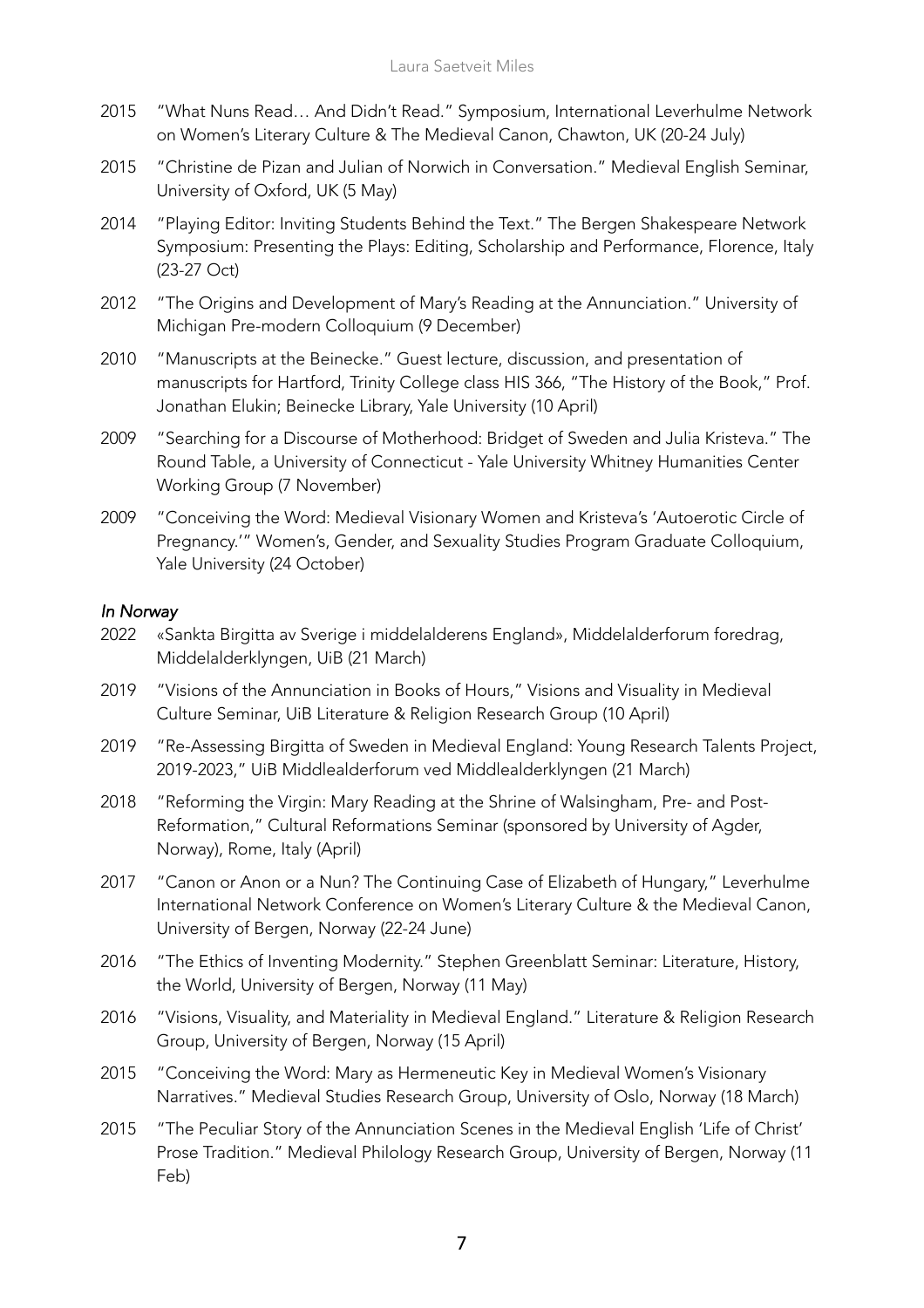2015 "Could poetry save the pre-modern soul?" Literature & Religion Research Group Opening Event, University of Bergen (6 Feb)

#### CONFERENCE PAPERS (PEER-REVIEWED), selected

[*Totals since 2004: 30 papers presented and 9 panels organized*]

- 2021 Presentation on panel on "Reading Circles, Social Networks, and the Circulation of Birgitta's Revelations in Late Medieval England." Birgittine Circles International Symposium, Stockholm [virtual] (19-20 Aug)
- 2021 Presentation on Roundtable on "Moving Holy Women in the Middle Ages." Gender and Medieval Studies Conference, Swansea, Wales (zoom) (11-13 Jan)
- 2019 "The Everyday Materiality of Carthusian Richard Methley's Visionary Spirituality." International Medieval Congress, Leeds, UK (1-4 July)
- 2019 "On the Controversy of the *Revelations* of Elizabeth of Hungary." Roundtable presentation, Intl. Congress of Medieval Studies, Kalamazoo, MI (May)
- 2018 "Latour's 'How Not to Misunderstand the Science and Religion Debate': A Useful Philosophy against False Binaries." New Chaucer Society Congress (10-14 July)
- 2017 "A New Syon Manuscript? The Carthusian Door Verses of Beinecke MS 317." Intl. Congress of Medieval Studies, Kalamazoo, MI (11-14 May)
- 2016 "Performing Female Masculinity in the Margins: Glosses on the Wife of Bath's Prologue." New Chaucer Society Congress, London, UK (10-14 July)

Main co-organizer, Poster session (30 participants).

- 2016 "Compilations in Context: Cambridge, Trinity College MS B.15.42 and its Visionary Inhabitants." Conference on Late Medieval Devotional Compilations in England, University of Lausanne, Switzerland (31 March – 2 April)
- 2015 "Compiling St. Bridget in Late Medieval England." International Medieval Congress, Leeds, UK (6-9 July)
- 2015 "Narrating the Visionary-Devotional Reading Experience." Early Book Society Meeting, Oxford, UK (2-5 July)
- 2014 Session organizer, "Between the Birgittines: Syon Abbey and Vadstena's Textual Exchanges." New Chaucer Society Meeting, Reykjavik, Iceland (July 16-20)

"Imaginative Reading, Books of Hours, and the Late-medieval Devotional Treatise *Of Three Workings in Man's Soul*." Poster for How to Do Things with Books - Poster Session: New Chaucer Society Meeting, Reykjavik, Iceland.

2014 "Once and Future Feminism." Invited roundtable paper. 48<sup>th</sup> Intl. Congress of Medieval Studies, Kalamazoo, MI (May 8-11)

Session organizer, Syon Abbey Society Sponsored Session. "Monastic Sexualities." 48<sup>th</sup> Intl. Congress of Medieval Studies, Kalamazoo, MI (May 8-11)

- 2013 "Nuns as Translators: The Middle English Revelations of Elizabeth of Töss." The Medieval Translator Conference, Leuven, Belgium (July 8-12)
- 2013 "A Nun or Anon.? Nuns as Anonymous Authors, Translators, and Scribes of the Revelations of Elizabeth of Töss." 48<sup>th</sup> Intl. Congress of Medieval Studies, Kalamazoo, MI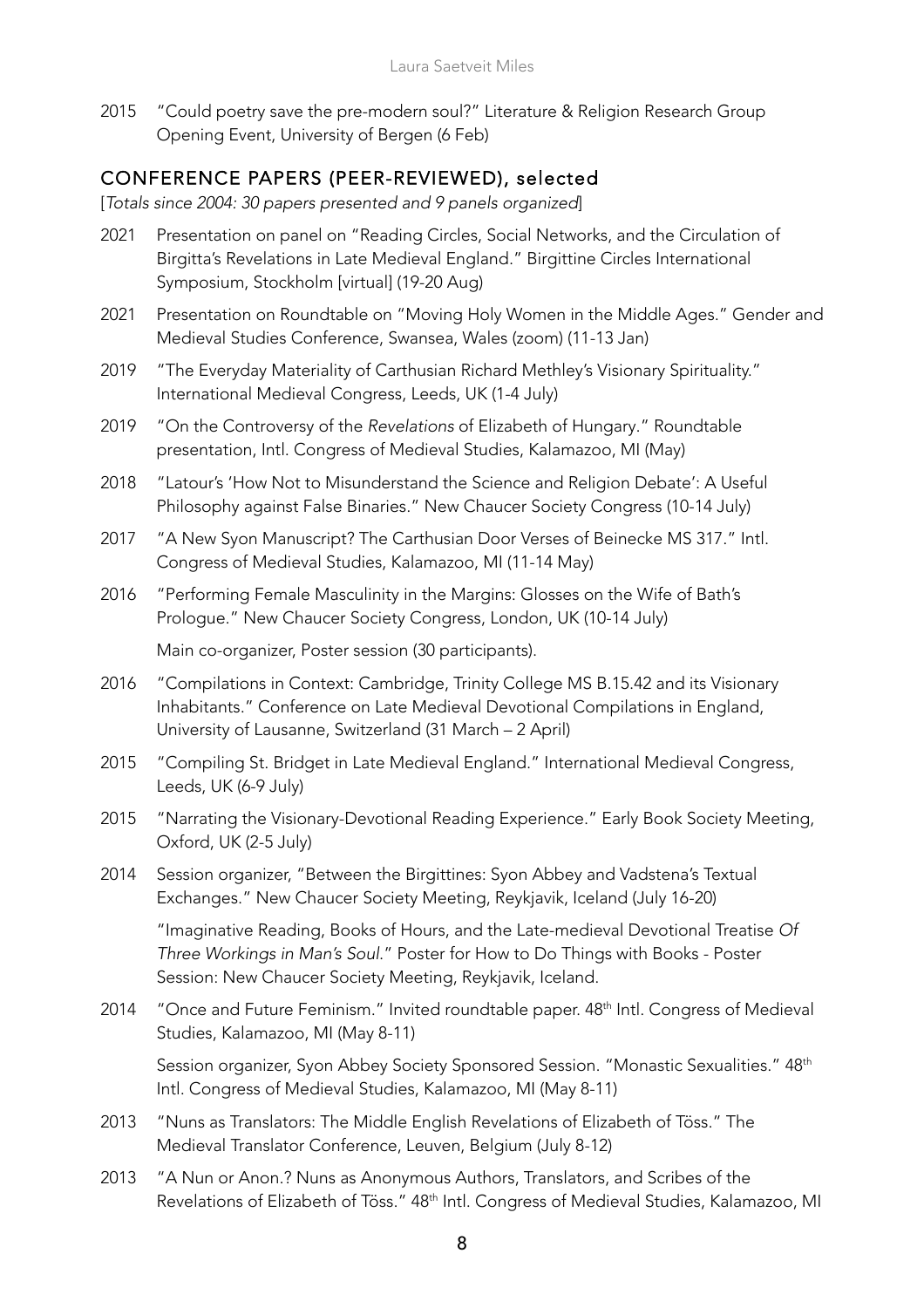(May 9-12)

- 2012 Moderator and Organizer: Syon Abbey Sponsored Session, "Monastic Vernacularities." 47<sup>th</sup> Annual International Congress of Medieval Studies, Kalamazoo, MI (May 10-13)
- 2012 "Of Three Workings in Man's Soul: The Virgin Mary as Model Contemplative." Medieval Academy of America Annual Meeting, St. Louis, MO (March 22-25)
- 2011 "The Qualia of Devotional Fantasy; or, Experiencing the Annunciation in Medieval English Literature." Mellon Symposium on Medieval Subjectivity, Northwestern University, Chicago, IL (July 25-29)
- 2011 Organizer: Syon Abbey Sponsored Session, "Syon Abbey and Its Neighbors." 46<sup>th</sup> Annual International Congress of Medieval Studies, Kalamazoo, MI (May 12-15)
- 2010 "Girl, interrupted: Translating the Annunciation in Aelred of Rievaulx's *De Institutione Inclusarum*." The Medieval Translator: The Cardiff Conference on the Theory and Practice of Translation in the Middle Ages, Padua, Italy (July 19-23)
- 2010 "Looking in the Past for a Discourse of Motherhood: Medieval Visionary Women and Modern Feminist Critics." Nordic Center for Medieval Studies Post-graduate Summer Course: Past and Present in the Middle Ages, Bergen, Norway (August 9-13)
- 2009 "'The Ultimate Medieval Accolade': The Translation of Religious Writing from the Vernacular into Latin in Late-Medieval England." After Arundel: Religious Writing in Fifteenth-Century England, Conference, Oxford, UK (April 16-18)
- 2008 "'Vndir derk speche': Carthusian Translation of Marguerite Porete's *Mirror of Simple Souls*." Special Session. 43rd Annual Int'l Congress of Medieval Studies, Kalamazoo, MI (May 7-11)
- 2007 "Scribes at Syon: The Communal Usage and Production of Legislative Texts at the English Birgittine House." Symposium on Birgittine Studies, Stockholm, Sweden (October 4-6)

#### OUTREACH LECTURES & SERVICE

- 2021 "The Virgin Mary's Book at the Annunciation," evening discussion seminar on Zoom, for the Anglican Church of Norway (25 March)
- 2021 "How can literature make you a better person?" digital lecture for "Lærernes Dag / Teachers' Day" to 1200 high school teachers (Jan)
- 2019 Talk on my current research, UiB English Fagutvalget Faglunsj series to 20 English MA students (April)
- 2018 "How can literature make you a better person?" seminar with English literature class, St. Paul Gymnas, 30 high school students, Bergen (22 Oct)
- 2018 "How can literature make you a better person?" Bergen Forskningsdagene Lectures, to 150 high school students, Bergen (28 Sept)
- 2018- Jury member, Nysgjerrigper-konkurransen: science competition for school children
- 2017 Speech representing the Akadamiet for Yngre Forskere, "March for Science." To public crowd in front of courthouse at the beginning of march through the city (22 April)
- 2016 "The Mystery of the Oldest English Poem," Metis akademiet, 140 high school students (5 Oct)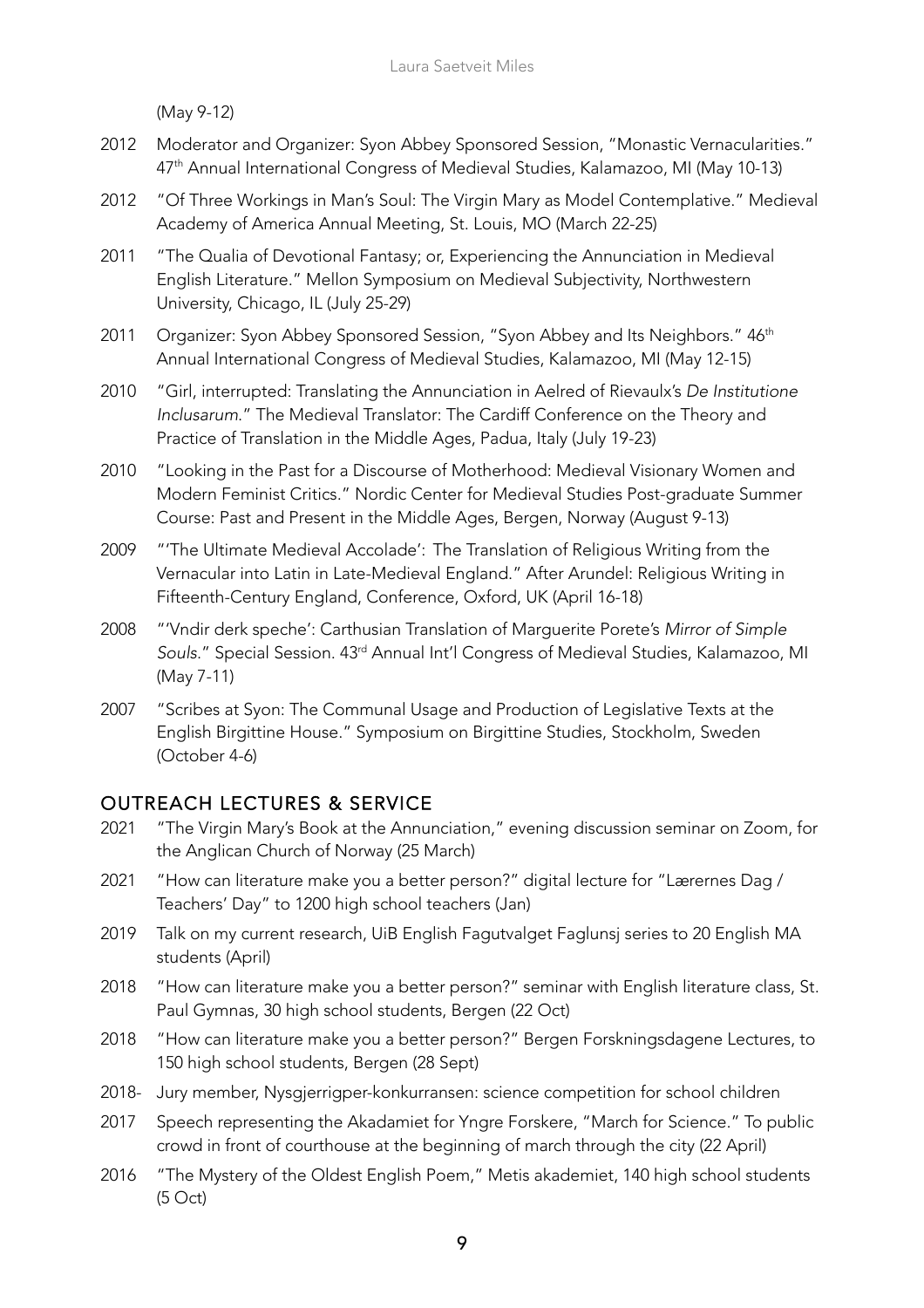- 2016 UiB English Fagutvalget Faglunsj series: my current research, to 20 English MA students.
- 2016 "The History of the Book: Touching 1000 Years of English Literature." Vardafjell videregående skole, Haugesund, Norway; teacher training seminar, 50 high school teachers (9 March)

#### POPULAR / WEB-BASED PUBLICATIONS / PODCASTS

- 2021 "Vision and Re-vision: Julian of Norwich and Philip K. Dick," *Prosopopeia* 1-2: 34-42.
- 2021 *Religionsoraklene.no*, "Hva betyr jomfru Marias bok i bebudelsen?" article and video, https://religionsoraklene.no/hva-betyr-jomfru-marias-bok-i-bebudelsen/ (20 April)
- 2021 Podcast, "My Favourite Mystic" with AJ Langley: Episode 4, Richard Methley. https://anchor.fm/myfavouritemystic/episodes/My-Favourite-Mystic-4-Laura-Saetveit-Miles-on-Richard-Methley-eqmq74 (18 March)
- 2018 Podcast, Institutt for fremmedspråk podcast series. "A Medievalist Meets Bruno Latour." https://ifpodkast.w.uib.no/2018/08/20/science-vs-religion-debate/
- 2018 "Notes from the North." *The Ballad of the Lone Medievalist*, ed. Kisha G. Tracy and John P. Sexton (New York: punctum books), pp. 341-354.
- 2016 "Hvorfor 'kvinnelige forfattere'?" *Forskning.no* (16 Dec) https://forskning.no/blogg/akademiet-yngre-forskere/hvorfor-kvinnelige-forfattere
- 2016 "Stephen Greenblatt's The Swerve racked up prizes and completely misled you about the Middle Ages," *Vox.com* (20 July) https://www.vox.com/2016/7/20/12216712
- 2014 Blog post, "Once and Future Feminism," *In the Medieval Middle* (3 June) http://www.inthemedievalmiddle.com/2014/06/once-and-future-feminism.html
- 2012 Editor. The Syon Abbey Society Newsletter. Issue 2, Spring 2012; Issue 1, Fall 2010. www.syonabbeysociety.com
- 2012 Invited response, The Religion and Culture Web Forum at the University of Chicago Divinity School, The Martin Marty Center for Advanced Study of Religion. **Feb. 2012.**
- 2009 "The well-read Virgin." The 'Object lesson' column, *Yale Alumni Magazine* (Nov 2009), 64. http://www.yalealumnimagazine.com/issues/2009\_11/arts\_object\_lesson064.html
- 2005 "The Annunciation as Model of Meditation: Stillness, Speech and Transformation in Middle English Drama and Lyric." *Marginalia: The Cambridge University Graduate Medieval Studies Journal*, Cambridge Yearbook Issue. www.marginalia.co.uk/journal/05cambridge/

#### PROFESSIONAL DEVELOPMENT LEADERSHIP

- 2022-2026 Coordinator of Research and PhD Training, Institute for Foreign Languages, UiB *Coordinates PhD training, PhD research schools, faculty research groups, internal and external research financing, publication strategy, etc*
- 2015-2022 Co-Leader, Literature PhD Research School in Literature and Culture, Department of Foreign Languages, UiB

*Developed a new professional development seminar component; lead writing workshops, presentation coaching, and organizes masterclasses*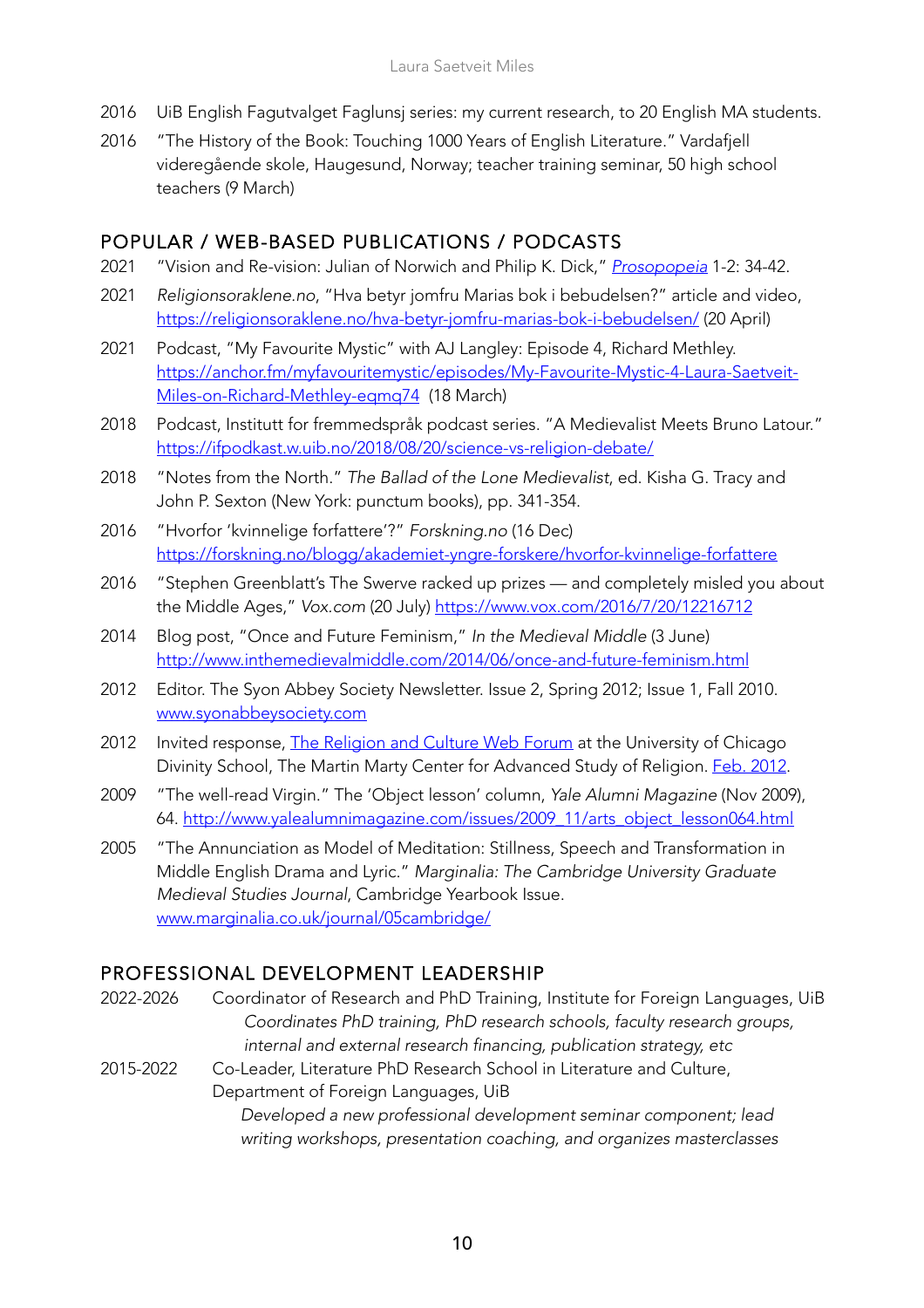### PROFESSIONAL DEVELOPMENT WORKSHOPS & LECTURES

"Career Development Seminar." Organizer and presenter.

- 2019 (Nov): UiB Humanities Faculty Post-doc Workshop, Solstrand, Bergen
- 2019 (Oct): Presentation, TMS UiB Fellows Seminar, Bergen

"How to get an academic job in Norway and abroad." Workshop.

- 2021 (April): Stip-HF (group for PhDs in the Humanities Faculty)
- 2021 (June): PhD Research School for Clinical Psychology

"Time and self-management strategies." Workshop.

- 2019, 2021 (Sept): Trond Mohn Stiftelse Fellows Program, UiB
- 2020 (Feb), 2021 (Feb): Momentum early career researchers program, UiB
- 2021 (May): Utviklingstid HR Webinar, UiB
- 2022 (April): UiB Ferd Early Career Center, UiB
- 2022 (June): Arqus Alliance + UiB Ferd Early Career Center, zoom seminar
- 2022 (June): Center for Women's and Gender Studies Faculty Event, UiB

"Motivation and Advice for a Writing Retreat." Keynote.

• 2020 (Sept): Junior Scholars of Migration Writing Retreat, Bergen

"Article Publication Strategies." Presentation.

- 2022 (Mar): Online panel organized by Prof. Dr. Mary Flannery (Lausanne)
- 2019 (Oct): NECRON Old Norse Graduate Conference, Bergen

"Networking Strategies." Lecture.

• 2019 (Dec): Junior Scholars of Migration Conference, Bergen

"Keys to a Successful PhD Supervision Relationship: The Candidate's View." Panel.

• 2018 (April): PhD Candidates and Supervisors Seminar, University of Stavanger, Norway

#### SERVICE RESPONSIBILITIES: INSTITUTIONAL & ACADEMIC

2022-2026 Coordinator of Research and PhD Training, Institute for Foreign Languages, UiB

- Responsible for all PhD candidates and post-docs, organization of research groups, dispensing of dept. research funds
- Leader of dept. Research and Research Training Board, representative to Faculty Research and Research Training Board
- Next after department chair in leadership group
- 2021-2025 Elected representative for Group A (permanent research + teaching faculty), Humanities Faculty Board (*fakultetsstyre*), UiB 2021- Academic leader (UiB), Action Line 6: Research Support and Early Stage Researchers Development, ARQUS European University Network 2015- Founder and co-leader, Literature & Religion Research Group, UiB 2016-2019 Coordinator of Undergraduate and Graduate Teaching / Director of Studies (*fagkoordinator*), English Literature, Department of Foreign Languages, UiB 2010-2021 Founder and director: Syon Abbey Society. Website: www.syonabbeysociety.com 2014-2017 Advisory Board representative, Society for Medieval Feminist Scholarship 2011-2013 Advisory Board Graduate Representative, Soc. Medieval Feminist Scholarship 2011-2013 Co-founder, Humanities Working Group, Michigan Society of Fellows
- 2007-08 Representative, Graduate Activities Committee, English Department, Yale
- 2005-08 Lead Graduate Admissions Liaison, English Department, Yale